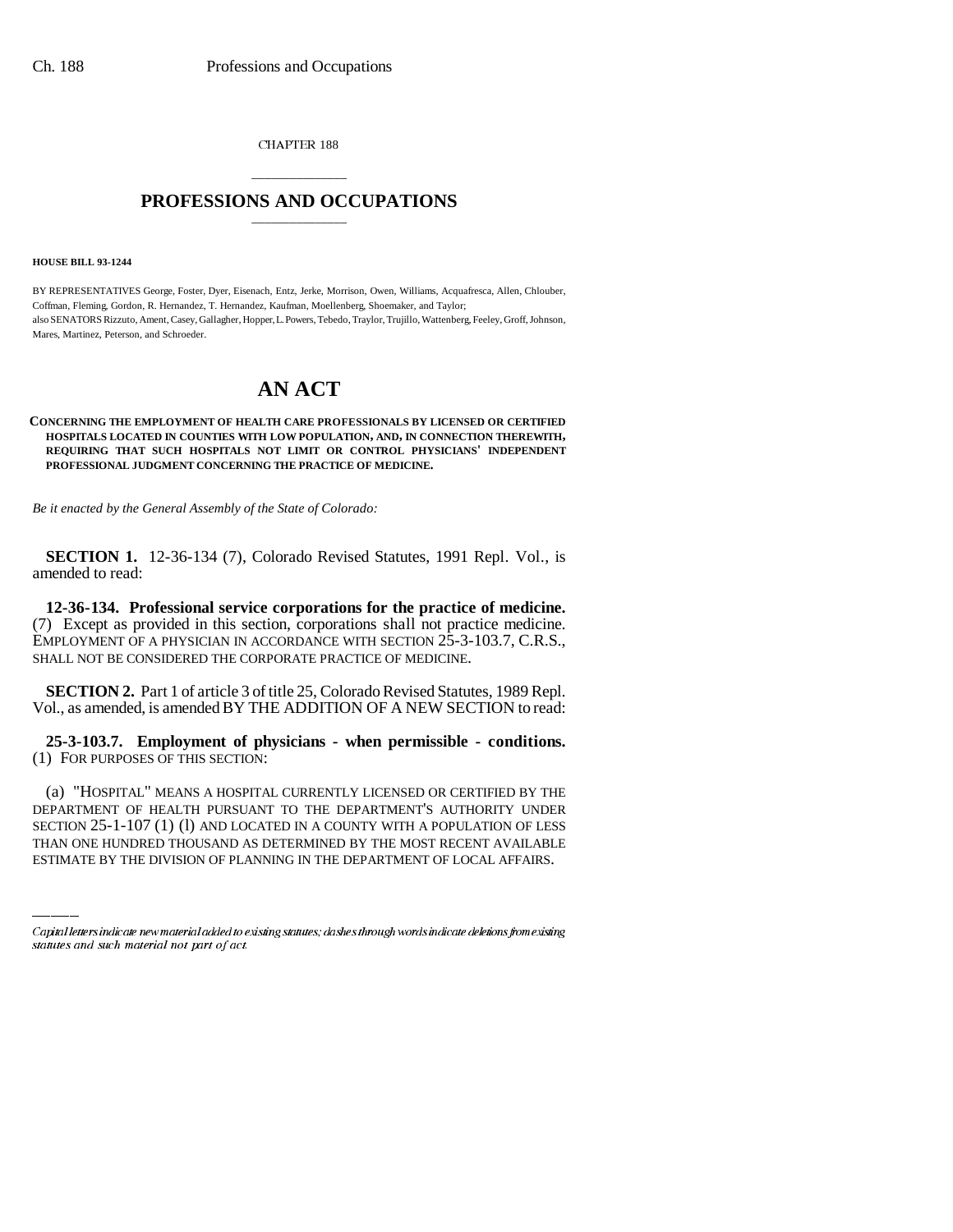(b) "PHYSICIAN" MEANS A PERSON DULY LICENSED TO PRACTICE UNDER ARTICLE 32, 35, OR 36 OF TITLE 12, C.R.S.

(2) A HOSPITAL MAY EMPLOY PHYSICIANS, SUBJECT TO THE LIMITATIONS SET FORTH IN SUBSECTIONS (3) TO (6) OF THIS SECTION.

(3) NOTHING IN THIS SECTION SHALL BE CONSTRUED TO ALLOW ANY HOSPITAL WHICH EMPLOYS A PHYSICIAN TO LIMIT OR OTHERWISE EXERCISE CONTROL OVER THE PHYSICIAN'S INDEPENDENT PROFESSIONAL JUDGMENT CONCERNING THE PRACTICE OF MEDICINE OR DIAGNOSIS OR TREATMENT OR TO REQUIRE PHYSICIANS TO REFER EXCLUSIVELY TO THE HOSPITAL. ANY HOSPITAL WHICH KNOWINGLY SO LIMITS OR CONTROLS A PHYSICIAN OR ATTEMPTS TO DO SO SHALL BE DEEMED TO HAVE VIOLATED HOSPITAL STANDARDS OF OPERATION AND SHALL BE HELD LIABLE FOR SUCH VIOLATIONS, INCLUDING PROXIMATELY CAUSED DAMAGES.

(4) NOTHING IN THIS SECTION SHALL BE CONSTRUED TO ALLOW A HOSPITAL WHICH EMPLOYS A HEALTH CARE PROFESSIONAL TO OFFER THE HEALTH CARE PROFESSIONAL ANY PERCENTAGE OF FEES CHARGED TO PATIENTS BY THE HOSPITAL OR OTHER FINANCIAL INCENTIVE TO ARTIFICIALLY INCREASE SERVICES PROVIDED TO PATIENTS.

(5) THE BYLAWS OF ANY HOSPITAL WHICH EMPLOYS PHYSICIANS SHALL NOT DISCRIMINATE WITH REGARD TO CREDENTIALS OR STAFF PRIVILEGES ON THE BASIS OF WHETHER A PHYSICIAN IS AN EMPLOYEE OF, OR A CONTRACTING PHYSICIAN WITH, THE HOSPITAL.

(6) EVERY HOSPITAL WHICH EMPLOYS A PHYSICIAN SHALL REPORT TO THE DEPARTMENT OF HEALTH, WHEN APPLYING FOR INITIAL FACILITY LICENSURE AND UPON EACH APPLICATION FOR LICENSE RENEWAL, THE NUMBER OF PHYSICIANS ON THE HOSPITAL'S MEDICAL STAFF AND SHALL SEPARATELY IDENTIFY THE NUMBER OF SUCH PHYSICIANS WHO ARE EMPLOYED BY THE HOSPITAL, UNDER SEPARATE CONTRACT TO THE HOSPITAL, AND INDEPENDENT OF THE HOSPITAL.

**SECTION 3.** 12-32-107 (3) (j), Colorado Revised Statutes, 1991 Repl. Vol., is amended to read:

**12-32-107. Issuance, revocation, or suspension of license - probation immunity in professional review.** (3) "Unprofessional conduct" as used in this article means:

(j) EXCEPT AS OTHERWISE PROVIDED IN SECTION 25-3-103.7, C.R.S., practicing podiatry as the partner, agent, or employee of, or in joint venture with, any person who does not hold a license to practice podiatry within this state, or practicing podiatry as an employee of, or in joint venture with, any partnership or association any of whose partners or associates do not hold a license to practice podiatry within this state, or practicing podiatry as an employee of, or in joint venture with, any corporation other than a professional service corporation for the practice of podiatry as provided for in sections 12-32-109 (4) and 12-32-109.5. Any licensee holding a license to practice podiatry in this state may accept employment from any person, partnership, association, or corporation to examine and treat the employees of such person, partnership, association, or corporation.